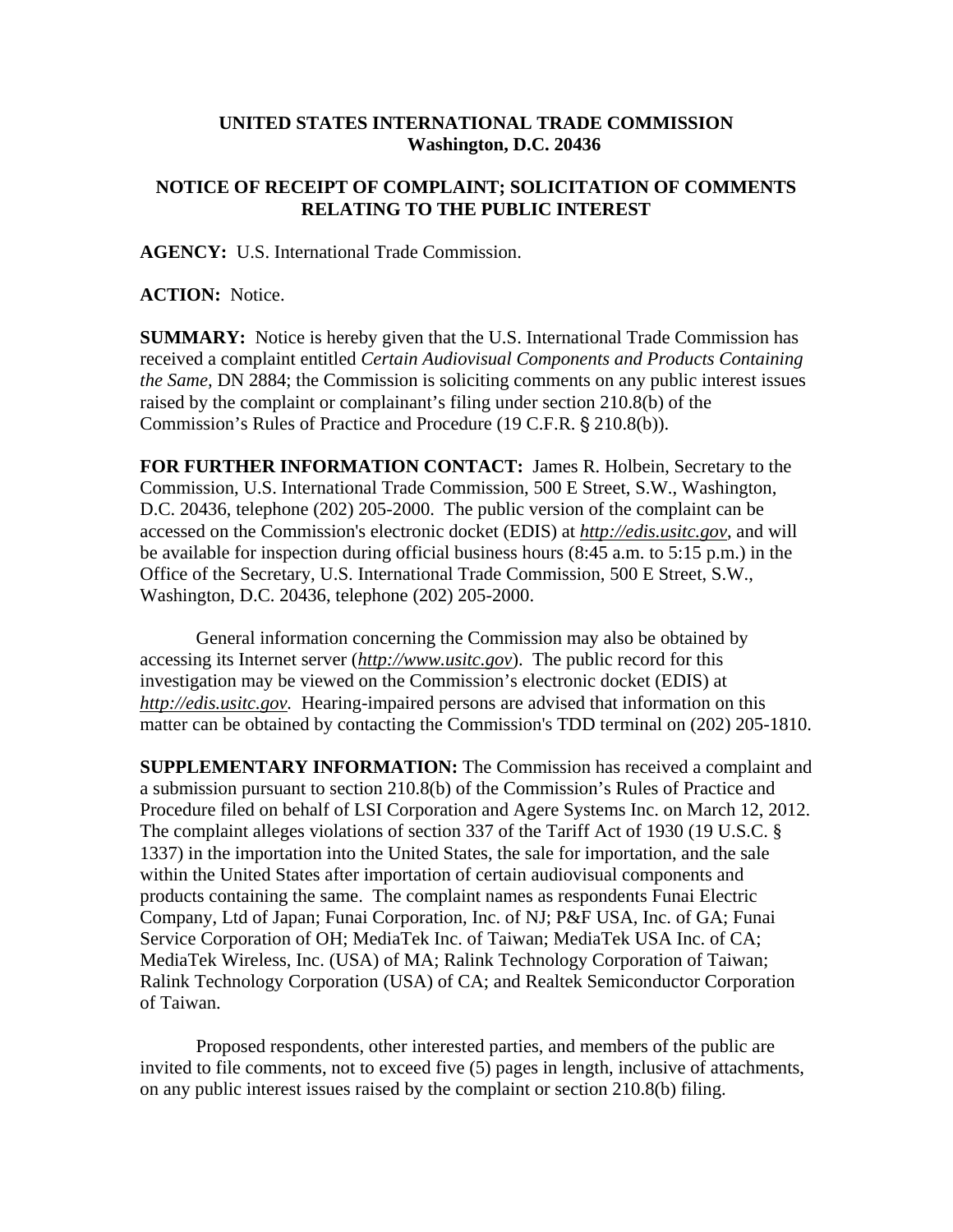Comments should address whether issuance of the relief specifically requested by the complainant in this investigation would affect the public health and welfare in the United States, competitive conditions in the United States economy, the production of like or directly competitive articles in the United States, or United States consumers.

In particular, the Commission is interested in comments that:

- (i) explain how the articles potentially subject to the requested remedial orders are used in the United States;
- (ii) identify any public health, safety, or welfare concerns in the United States relating to the requested remedial orders;
- (iii) identify like or directly competitive articles that complainant, its licensees, or third parties make in the United States which could replace the subject articles if they were to be excluded;
- (iv) indicate whether complainant, complainant's licensees, and/or third party suppliers have the capacity to replace the volume of articles potentially subject to the requested exclusion order and/or a cease and desist order within a commercially reasonable time; and
- (v) explain how the requested remedial orders would impact United States consumers.

Written submissions must be filed no later than by close of business, eight calendar days after the date of publication of this notice in the *Federal Register*. There will be further opportunities for comment on the public interest after the issuance of any final initial determination in this investigation.

Persons filing written submissions must file the original document electronically on or before the deadlines stated above and submit 8 true paper copies to the Office of the Secretary by noon the next day pursuant to section 210.4(f) of the Commission's Rules of Practice and Procedure (19 C.F.R. 210.4(f)). Submissions should refer to the docket number ("Docket No. 2884") in a prominent place on the cover page and/or the first page. (*See* Handbook for Electronic Filing Procedures, http://www.usitc.gov/secretary/fed\_reg\_notices/rules/handbook\_on\_electronic filing.pdf). Persons with questions regarding filing should contact the Secretary (202- 205-2000).

Any person desiring to submit a document to the Commission in confidence must request confidential treatment. All such requests should be directed to the Secretary to the Commission and must include a full statement of the reasons why the Commission should grant such treatment. *See* 19 C.F.R. § 201.6. Documents for which confidential